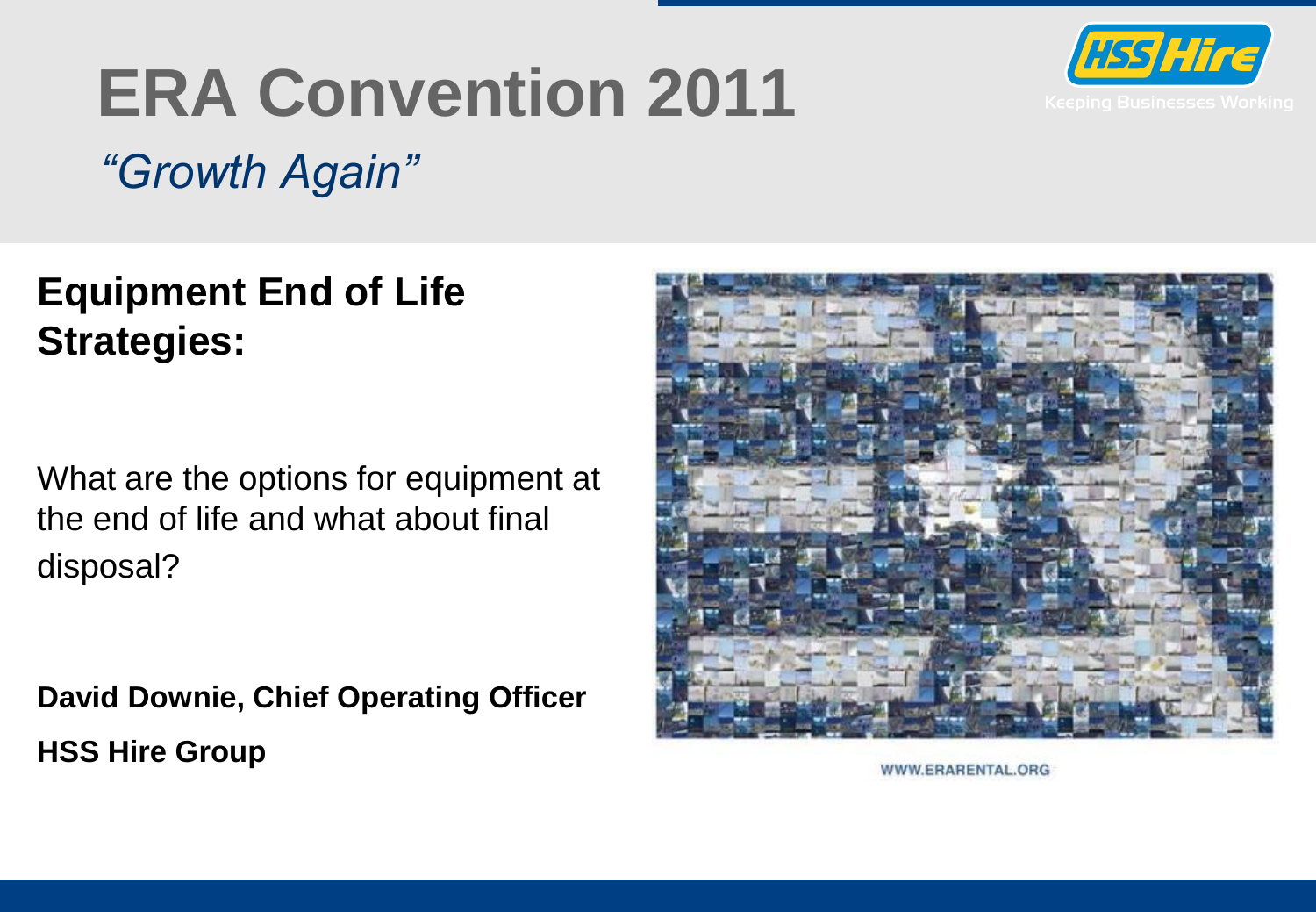



## **Product Life Cycle**

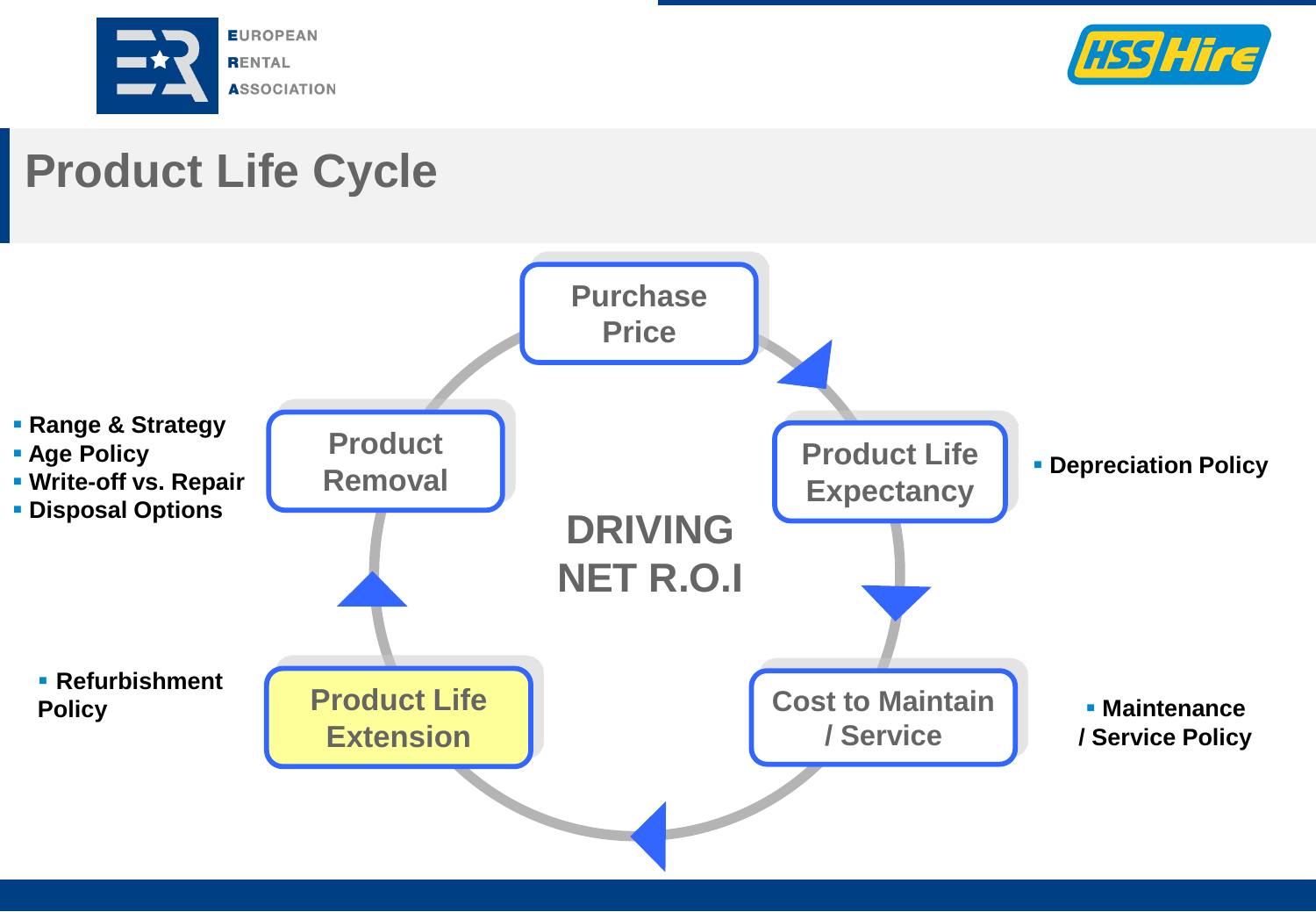



#### **What age was the plane you flew to Amsterdam on?**



**Finn air McDonnell Douglas MD-113**



**SAS Boeing 737 Next-Gen** 



**Lufthansa Boeing 737** 

**20.3 years** 



**British Airways Boeing 767**

**22.1 years** 

*Airline Age Statistics provided by www.airfleets.net*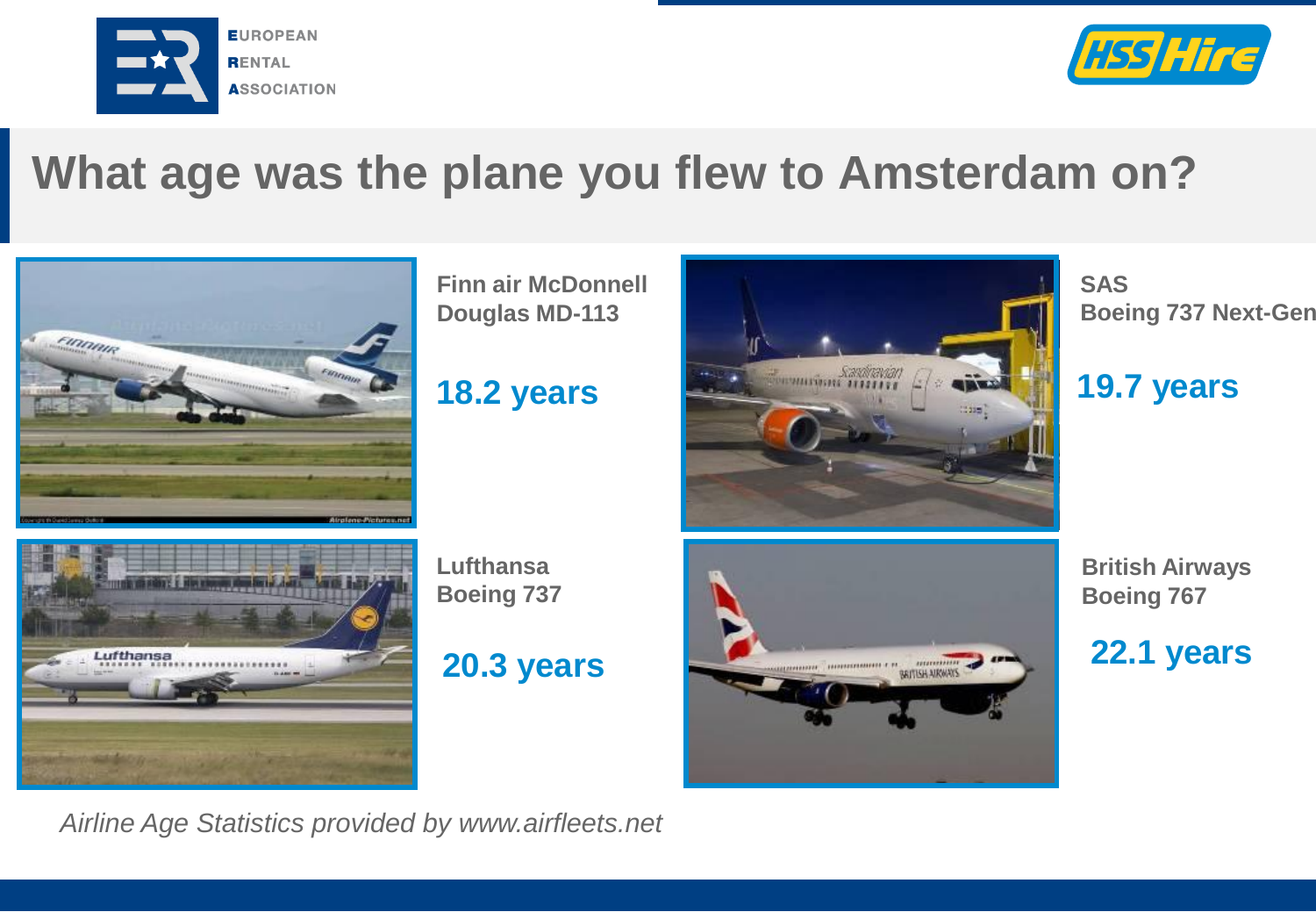



#### What are the ages of these Genie 1932's?







5 Years Old **Refurbished – 9 Years Old Brand New**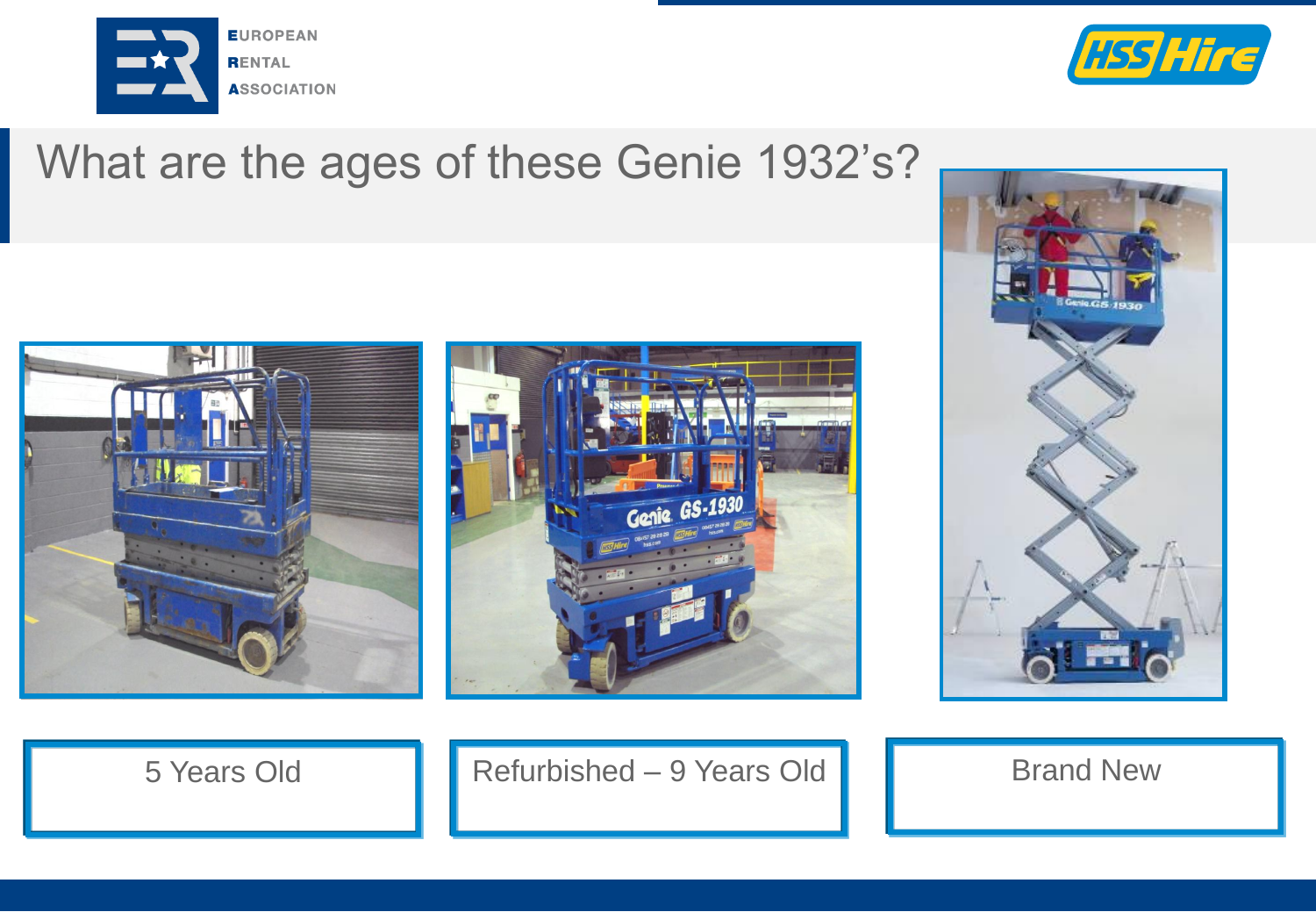



### **Product Life Extension – Refurbishment**

Is a Product Right for Refurbishment?

- Does the product have high utilisation?
- $\Box$  Is the product highly profitable?
- $\Box$  Does the product fit your customers requirements now and in the future?
- $\Box$  What is the cost to refurbish vs. to buy new?

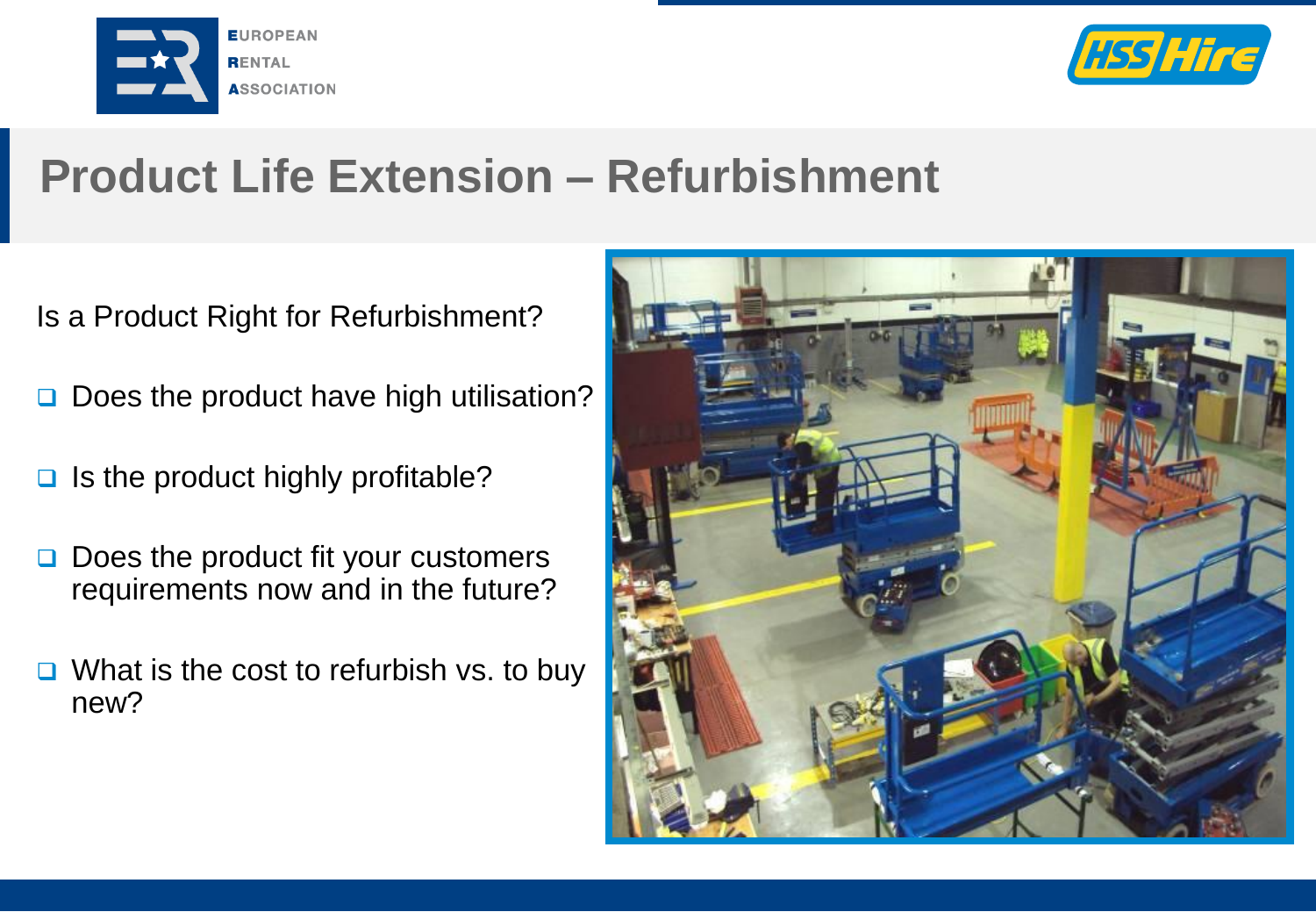



#### **Refurbishment Process**





 $\Box$  Typical state of a unit at 7 years old



- $\Box$  Best in class Powered Access workshop
- 100% component recycling



- Same 7 year old unit 're-born'
- **Q** Latest Specification
- $\Box$  Estimated life expectancy of 5 years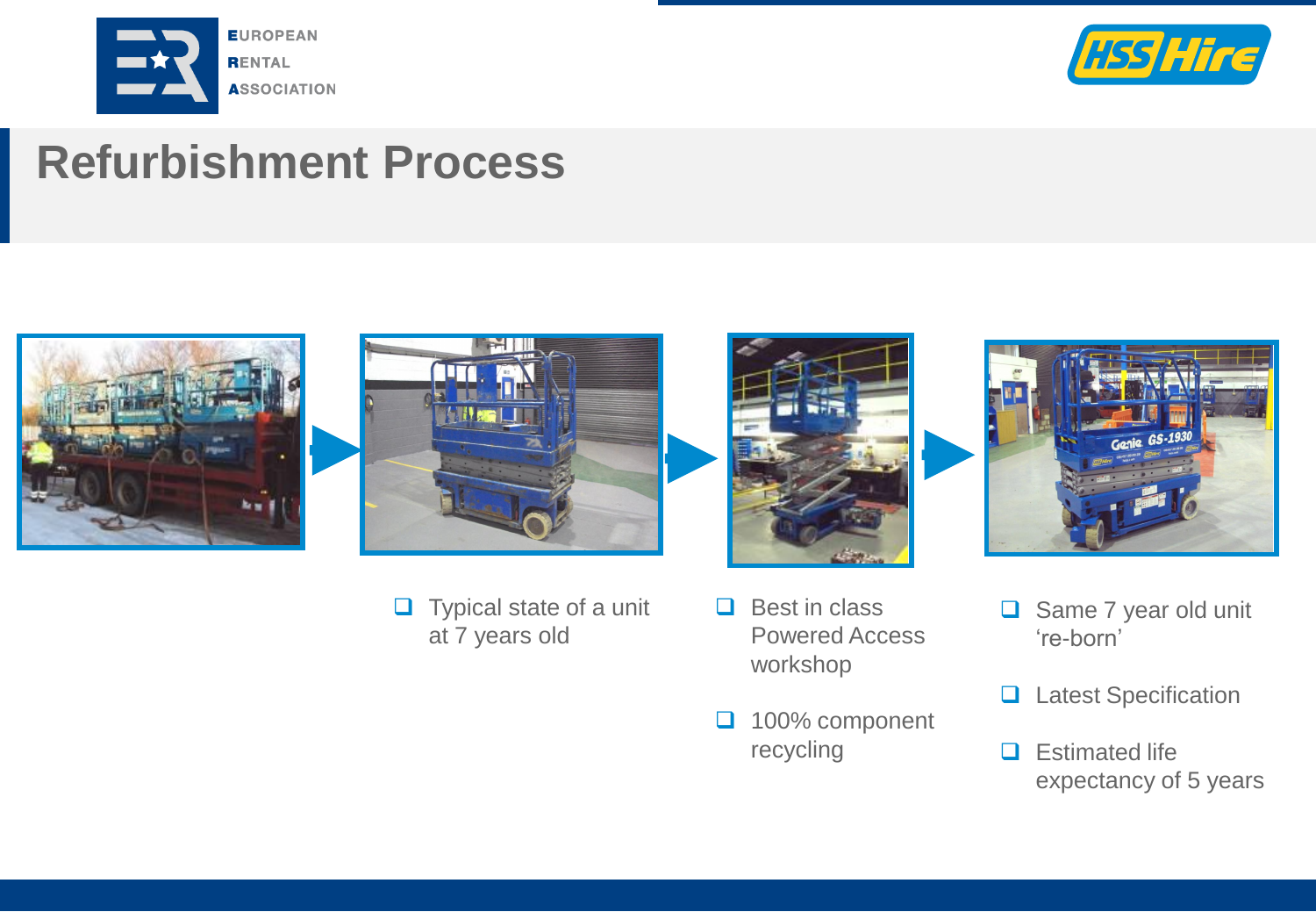



#### **Powered Access Refurbishment**





**Potential to Double the product life Expectancy Through Refurbishment for under 50% of the Price to Purchase Brand New**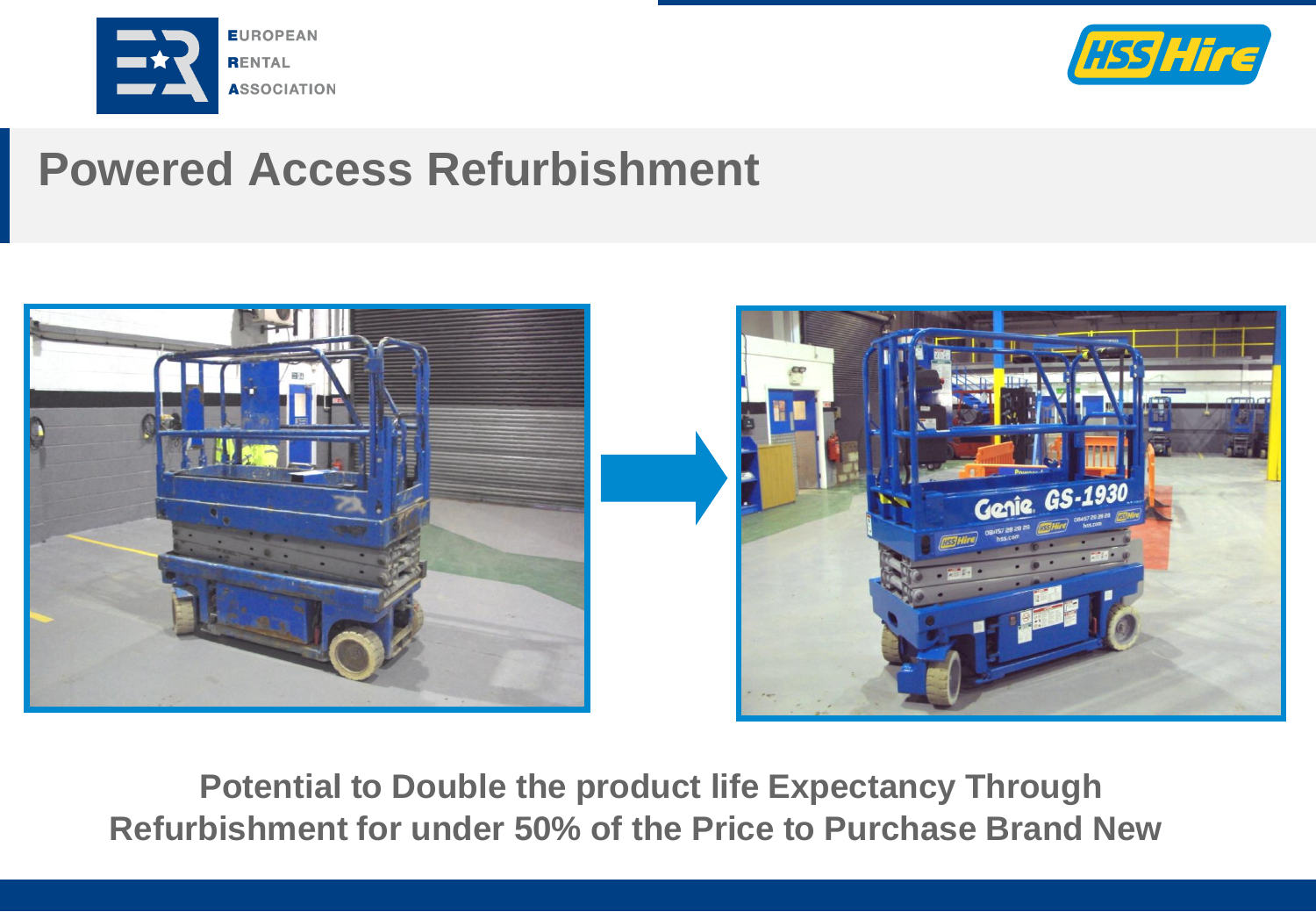



#### **Other Industries using a Successful Refurbishment Programme**



Haulage Trailers







Shipping



**Hotels**